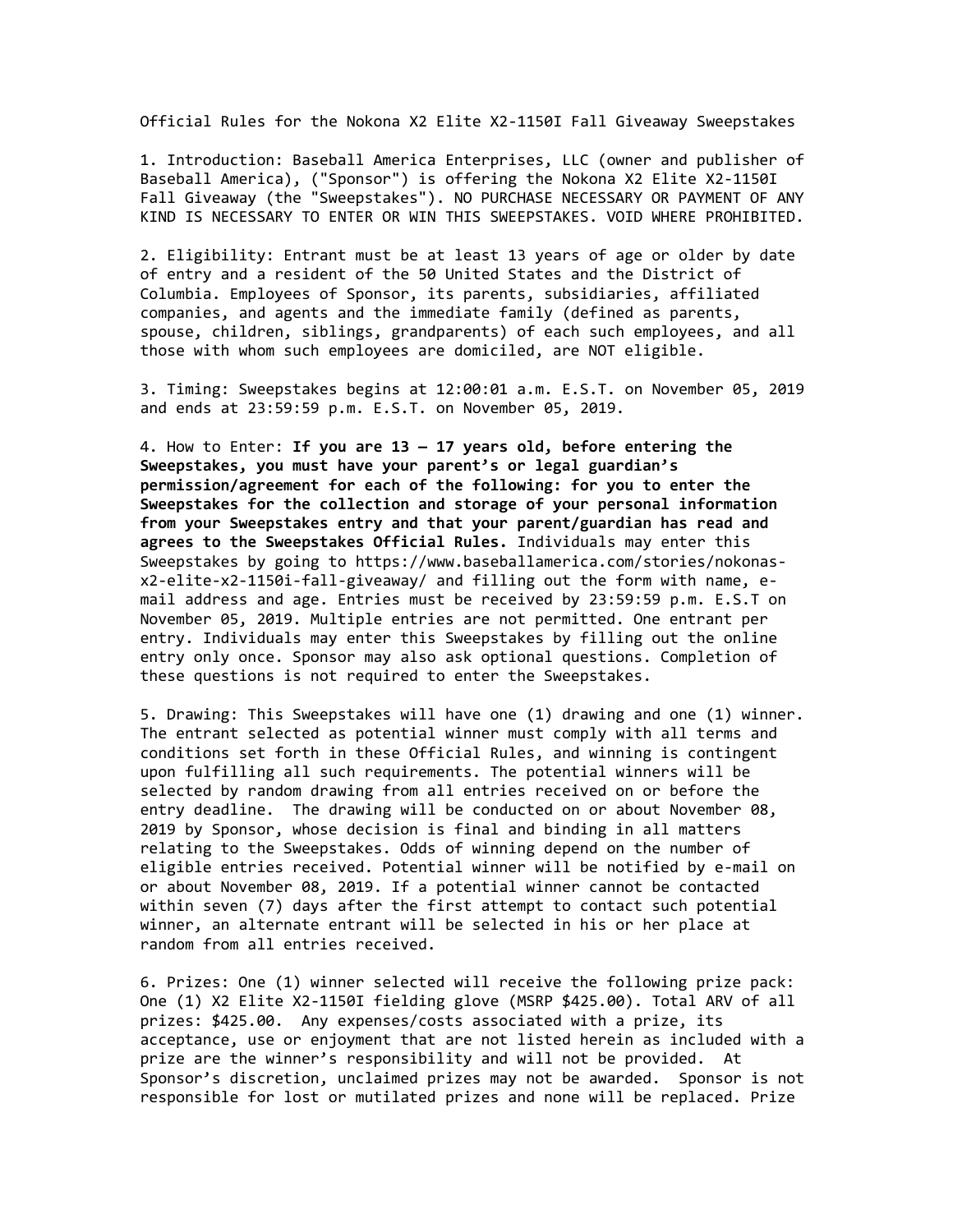is nontransferable and must be accepted as awarded. No cash or other substitution may be made, except by Sponsor in the event that the prize cannot be awarded for any reason, in which case, Sponsor will provide a prize of equal or greater value. All taxes, fees and surcharges on prizes are the sole responsibility of winners.

7. Other Terms and Conditions: Potential winners and guests will be required to sign and return an Affidavit of Eligibility, Liability Release, and where lawful, a Publicity Release, within seven (7) days of notification, failing which the potential winner will be disqualified and another winner selected in the place of the disqualified person at random from all entries received. **If the winner is a minor, all required documents (the Affidavit of Eligibility, Liability Release, and Publicity Release) must be executed by the winner's parent or guardian.** If any prize or prize notification is returned as non-deliverable, the potential winner will be disqualified and another potential winner will be selected in the original potential winner's place. By accepting the prize, the winner agrees that the Sponsor and those acting under the Sponsor's authority, may use winner's name, picture/portrait likeness and/or voice, for advertising and promotional purposes without further consideration, unless prohibited by law. BY ACCEPTING THE PRIZE, THE WINNER AGREES THAT THE SPONSOR, ITS PARENT COMPANIES, SUBSIDIARIES, AFFILIATES, ADVERTISING AND PROMOTION AGENCIES, AND ALL OF THEIR RESPECTIVE OFFICERS, DIRECTORS, SHAREHOLDERS, MEMBERS, MANAGERS, EMPLOYEES, REPRESENTATIVES AND AGENTS, WILL HAVE NO LIABILITY WHATSOEVER FOR, AND WILL BE HELD HARMLESS BY WINNER FOR ANY LIABILITY FOR ANY INJURY, LOSS OR DAMAGES OF ANY KIND TO PERSONS, INCLUDING DEATH, AND PROPERTY, DUE IN WHOLE OR IN PART, DIRECTLY OR INDIRECTLY, FROM THE ACCEPTANCE, POSSESSION, USE OR MISUSE OF THE PRIZE OR PARTICIPATION IN THIS SWEEPSTAKES OR PARTICIPATION IN ANY SWEEPSTAKES OR PRIZE RELATED ACTIVITY. Subject to all federal, state and local laws. Void where prohibited.

8. Miscellaneous: All entries become the sole property of Sponsor and none will be returned. In the event of a dispute, entries made by Internet will be deemed made by the authorized account holder of the e-mail address submitted at the time of entry. The "authorized account holder" is deemed the natural person who is assigned to an e-mail address by an Internet access provider, service provider or other online organization that is responsible for assigning e-mail addresses for the domain associated with the submitted e-mail address. A potential winner may be requested to provide Sponsor with proof that the potential winner is the authorized account holder of the e-mail address associated with the winning entry. If for any reason the Sweepstakes is not capable of running as planned, including due to infection by computer virus, bugs, tampering, unauthorized intervention, fraud, technical failure, human error or any other causes beyond the control of Sponsor that corrupt or affect the administration, security, fairness, integrity, or proper conduct of the Sweepstakes, Sponsor reserves the right in its sole discretion, to disqualify any individual who tampers with the entry process, and to cancel, terminate, modify or suspend the Sweepstakes. Sponsor assumes no responsibility for any error, omission, interruption, deletion, defect, delay in operation or transmission, communications line failure, theft or